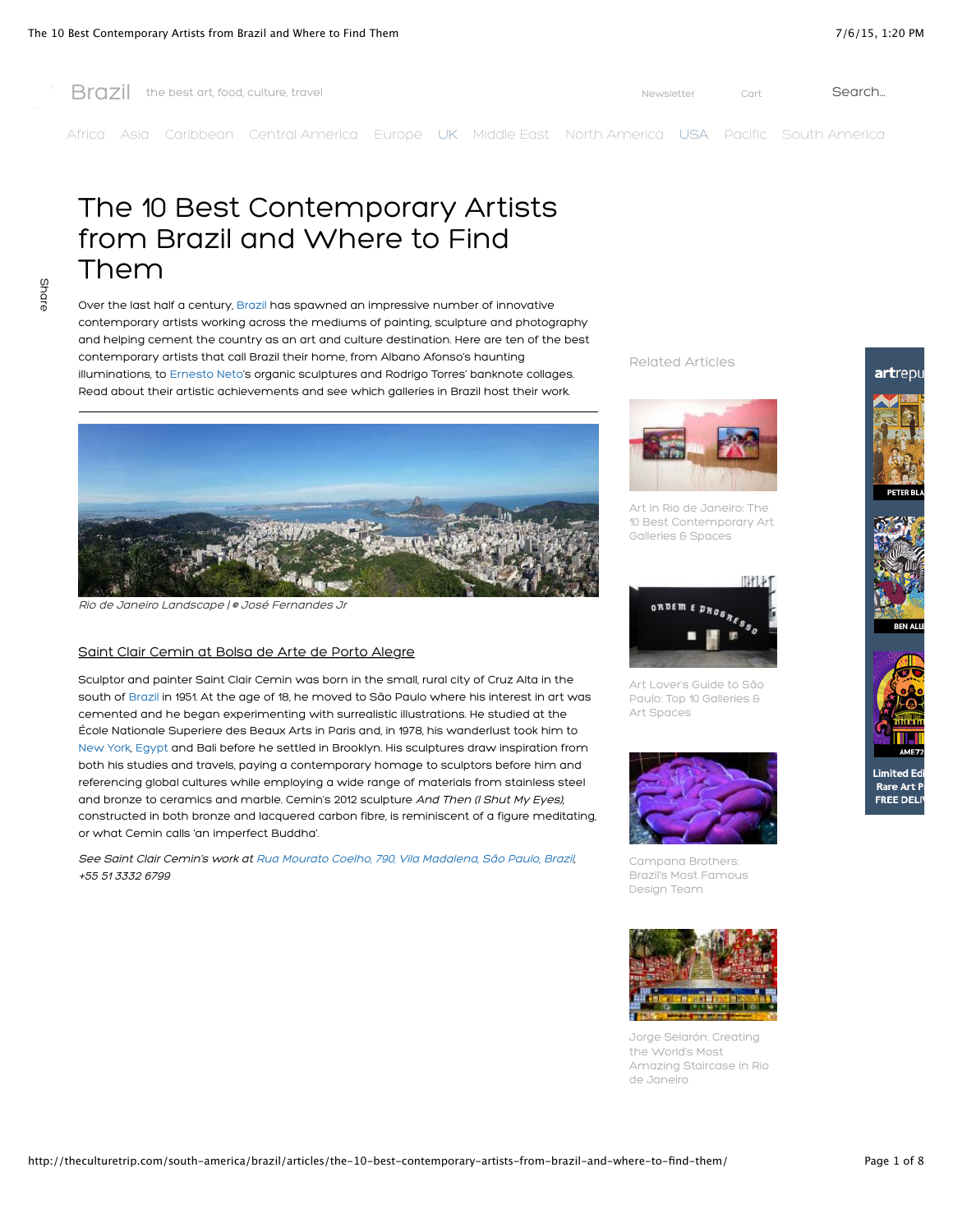

Bolsa de Arte | Photo Courtesy of the gallery

# Albano Afonso at Casa Triângulo

Born in 1964 in São Paulo where he lives and works today, Albano Afonso had his debut exhibition in 1994 at the Centro Cultural São Paulo and has since enjoyed acclaimed exhibitions across the globe including in Lisbon, [Paris,](http://theculturetrip.com/europe/france/paris/) [Miami](http://theculturetrip.com/north-america/usa/florida/) and Kawasaki. The artist works at the intersection of painting, photography and cinema in his exploration of the intangibility and anatomy of light. Using an array of different materials, Afonso examines the abilities and functions of light creating vivid tableaus and landscapes in which light bulbs, mirrors and constellations are predominant features. His work The Garden, I make in it the return to the infinite (2010) is a miniature scene constructed in bronze and crystal and backlit by a projector casting a haunting shadow, while in his 2002 series Self-portrait with light Afonso captures photographs his reflection with camera flash on, creating a purposefully obscuring flare of light.

See Albano Afonso's work at [C](https://maps.google.com/maps/ms?msid=206322101465595735753.0004f39373f7d8774c36a&msa=0&ll=-21.779905,-34.980469&spn=43.177421,86.572266&dg=feature)[asa Triângulo,](http://www.casatriangulo.com/en) [77 Rua Pais de Araújo, Itaim Bibi, São Paulo,](https://maps.google.com/maps/ms?msid=206322101465595735753.0004f39373f7d8774c36a&msa=0&ll=-21.779905,-34.980469&spn=43.177421,86.572266&dg=feature) Brazil, +55 11 3167 5621

## Ernesto Neto at Galeria Fortes Vilaça

Often hailed as one of the most noteworthy Brazilian installation artists of recent times, Ernesto Neto fashions large-scale artworks inspired by organic forms, such as the human body's inner topography. The internationally renowned visual artist, whose work is included in permanent collections at prestigious venues including the Tate Gallery in [London](http://theculturetrip.com/europe/united-kingdom/england/london/) and New York's Guggenheim, primarily uses elastic materials and often encourages viewer interaction, inviting one to touch or immerse themselves in his artworks. Cuddle on the Tightrope (2012) is a crocheted piece, a skill taught to him by his grandmother, with a labyrinthine and womb-like structure that viewers walk through on a suspended path. By contrast, I Wanna Bite You, Baby! (2011), which was exhibited at the 2012 Frieze Art Fair, is constructed from rigid Corten steel and takes the form of a mechanically engineered clover flower chain.

See Ernesto Neto's work at [Galeria Fortes Vila](http://www.fortesvilaca.com.br/)[ç](https://maps.google.com/maps/ms?msid=206322101465595735753.0004f39373f7d8774c36a&msa=0&ll=-21.779905,-34.980469&spn=43.177421,86.572266&dg=feature)[a](http://www.fortesvilaca.com.br/)[, 1500 Rua Fradique Coutinho, Pinheiros, São](https://maps.google.com/maps/ms?msid=206322101465595735753.0004f39373f7d8774c36a&msa=0&ll=-21.779905,-34.980469&spn=43.177421,86.572266&dg=feature) Paulo, Brazil, +55 11 3032 7066



The Dazzling Sculptures of Inhotim: Belo Horizonte's Best-Kept [Contemporary Art Secret](http://theculturetrip.com/south-america/brazil/articles/the-dazzling-sculptures-of-inhotim-belo-horizonte-s-best-kept-contemporary-art-secret/)



São Paulo's Best Contemporary Galleries: [The Home of Brazilian Art](http://theculturetrip.com/south-america/brazil/articles/s-o-paulo-s-best-contemporary-galleries-the-home-of-brazilian-art-/)



[Rio's 10 Best Art Galleries:](http://theculturetrip.com/south-america/brazil/articles/rio-s-10-best-art-galleries-reinvigorating-brazil-s-cultural-sphere/) Reinvigorating Brazil's Cultural Sphere



[The Art of Ernesto Neto: A](http://theculturetrip.com/south-america/brazil/articles/the-art-of-ernesto-neto-a-trip-into-the-ludic-/) Trip into the Ludic

[Submit an article](http://theculturetrip.com/write-articles/)

Related Books & Films



Doris Salcedo [Huyssen, Andreas](http://theculturetrip.com/product-details/110285/)

£ [27.95](http://store.theculturetrip.com/cart.php?action=add&product_id=110285)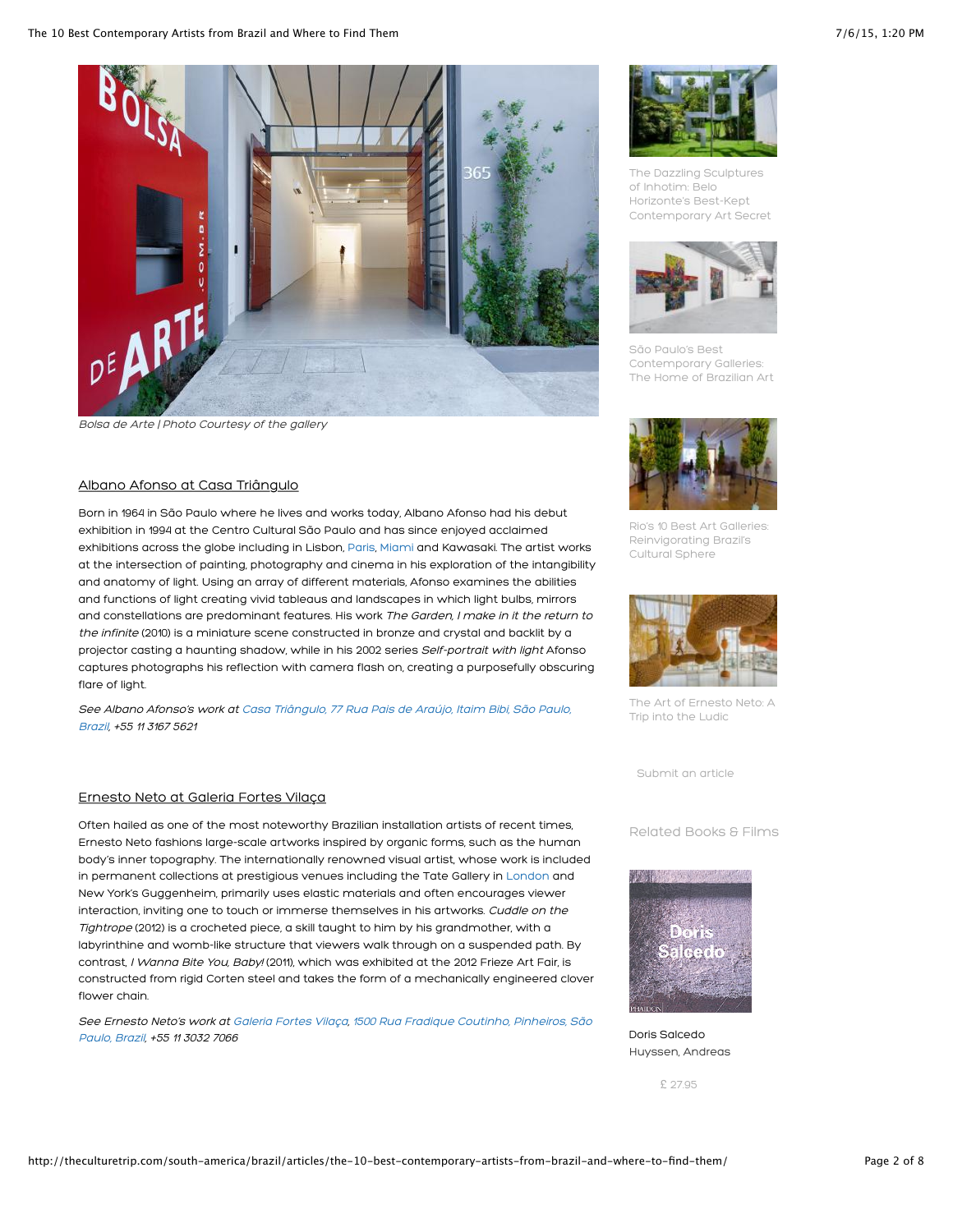

Ernesto Neto, Stone Lips, Pepper Tits, Clove Love, Fog Frog, 4.90 m x 6.64 m x 9.60 m/12.50 m x 25 (2008) | @ Erika Ede and Ernesto Neto (2014), Courtesy of the artist, Tanya Bonakdar Gallery, New York and Galeria Fortes Vilaça, Sao Paulo

### Vik Muniz at Galeria Nara Roesler

Vik Muniz, one of the Brazilian art world's most famous exports, was born in 1961 to a working class family in politically turbulent São Paulo and has since risen to international recognition by becoming a critically acclaimed and commercially successful artist. Muniz, though initially working with sculpture, migrated to the mediums of drawing and photography and now creates reinventions of iconic images from commonplace, appropriated materials such as paper, chocolate and garbage inspired by both pop culture and classic history. Muniz's Pictures of Magazines 2 series is meticulously crafted from pages ripped from magazines, imitating works of fine art including George Stubbs' Green Monkey and Gustave Courbet's The Origin of the World. Muniz's project involving rubbish reclaimed from Jardim Gramacho, one of the world's largest landfill sites, was the subject of Waste Land, a 2010 documentary by director Lucy Walker.

See Vik Muniz's work at [Galeria Nara Roesler,](http://www.nararoesler.com.br/) [655 Avenida Europa, Pinheiros, São Paulo, Brazil](https://maps.google.com/maps/ms?msid=206322101465595735753.0004f39373f7d8774c36a&msa=0&ll=-21.779905,-34.980469&spn=43.177421,86.572266&dg=feature), +55 11 3063 2344



[Brazil's Modern Architecture](http://theculturetrip.com/product-details/374835/)

£ [27.95](http://store.theculturetrip.com/cart.php?action=add&product_id=374835)



[Botero en el Museo Nacional de](http://theculturetrip.com/product-details/1436036/) Colombia Hyde, J.

£ [20.99](http://store.theculturetrip.com/cart.php?action=add&product_id=1436036)



Brasil [Basto, Fernanda](http://theculturetrip.com/product-details/5978524/)

£ [41.99](http://store.theculturetrip.com/cart.php?action=add&product_id=5978524)

Brazil Store

Our full selection per genre

Books

[Art & Architecture](http://store.theculturetrip.com/south-america/brazil/books/arts-architecture/)

[Fiction](http://store.theculturetrip.com/south-america/brazil/books/fiction/)

[History & Current Affairs](http://store.theculturetrip.com/south-america/brazil/books/history-current-affairs/)

[Travel](http://store.theculturetrip.com/south-america/brazil/books/travel/)

[Biographies & Memoirs](http://store.theculturetrip.com/south-america/brazil/books/biographies-memoirs/)

[Food & Drink](http://store.theculturetrip.com/south-america/brazil/books/food-drink/)

[Nature](http://store.theculturetrip.com/south-america/brazil/books/nature/)

[Religion & Philosophy](http://store.theculturetrip.com/south-america/brazil/books/theology-philosophy/)

[Sport](http://store.theculturetrip.com/south-america/brazil/books/sport/)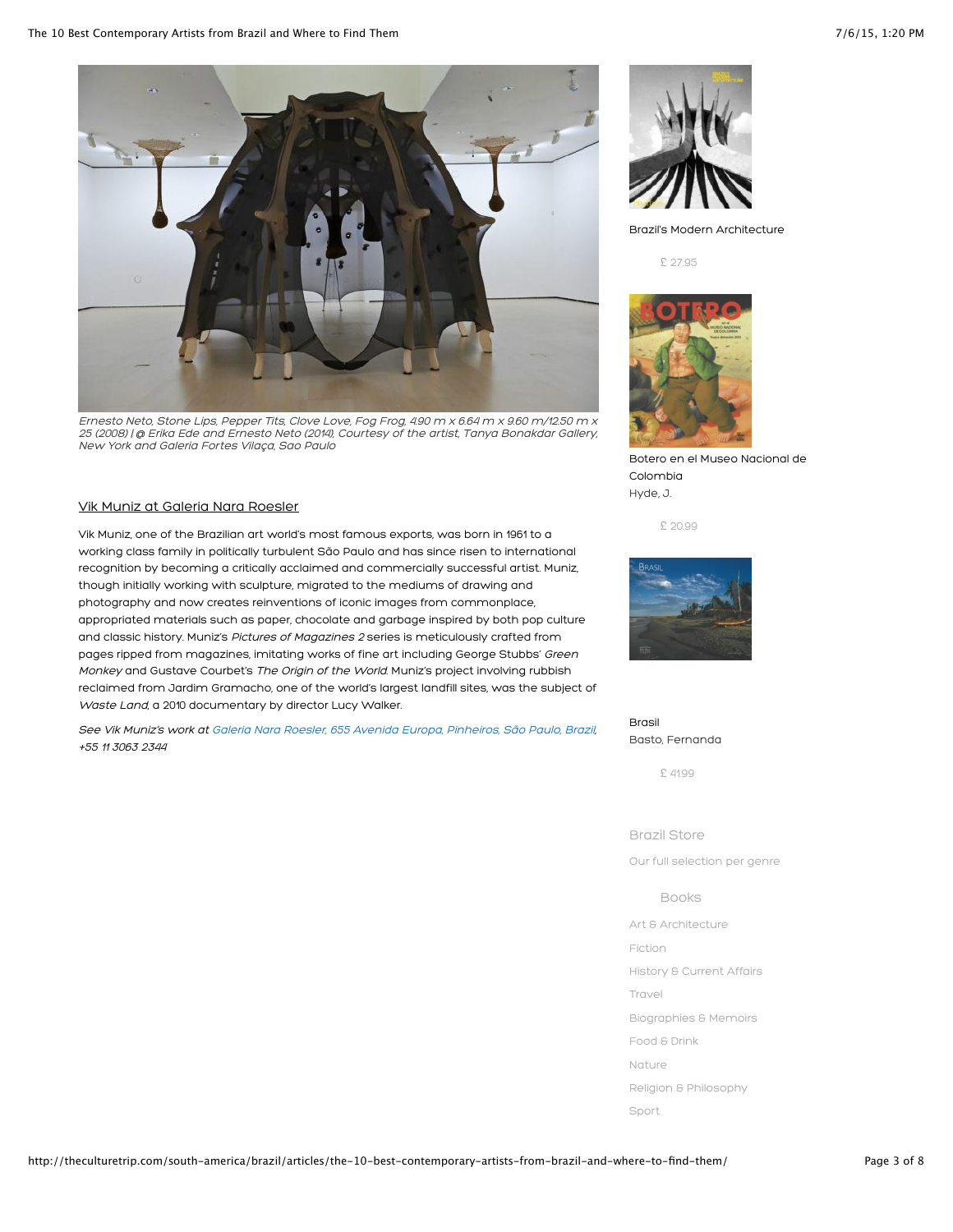

3 layers of geographical disinformation (2013), cutting and pasting prints on cotton paper 30 x 30 cm (each) 2013 | Photo courtesy of A Gentil Carioca

## Rodrigo Torres at A Gentil Carioca

Young artist Rodrigo Torres was born in 1981 and is currently based in Rio de Janeiro. Torres was educated in painting at the Federal University of Rio de Janeiro's School of Fine Arts before studying photography at the city's Atelie da Imagem. Between 2006 and 2010, he worked as an assistant under fellow Brazilian artist Luiz Zerbini, whose abstract collages no doubt helped form Torres' artistic direction. Torres is perhaps best known for his captivating, colourful and intricately crafted banknote collages sourced from around the world. Recognising the similarities between art and money, in that their value is far greater than the medium on which they are printed, Torres takes this notion one step further, creating art from money, and thus elevating the currency's worth.

[See Rodrigo Torres' work at](https://maps.google.com/maps/ms?msid=206322101465595735753.0004f39373f7d8774c36a&msa=0&ll=-21.779905,-34.980469&spn=43.177421,86.572266&dg=feature) [A Gentil Carioc](http://A%20Gentil%20Carioca)[a, 17 Rua Gonçalves Ledo, Centro, Rio de Janeiro,](https://maps.google.com/maps/ms?msid=206322101465595735753.0004f39373f7d8774c36a&msa=0&ll=-21.779905,-34.980469&spn=43.177421,86.572266&dg=feature) Brazil, +55 21 2222 1651



No Man's Land (2012), cut and paste of money 80 x 120 cm | Photo courtesy of A Gentil Carioca

## José Bechara at LURIXS: Arte Contemporânea

Films [Feature](http://store.theculturetrip.com/south-america/brazil/films/feature/) [Documentary](http://store.theculturetrip.com/south-america/brazil/films/documentary/) Music

[iTunes](http://clk.tradedoubler.com/click?p=23708&a=2078342&url=)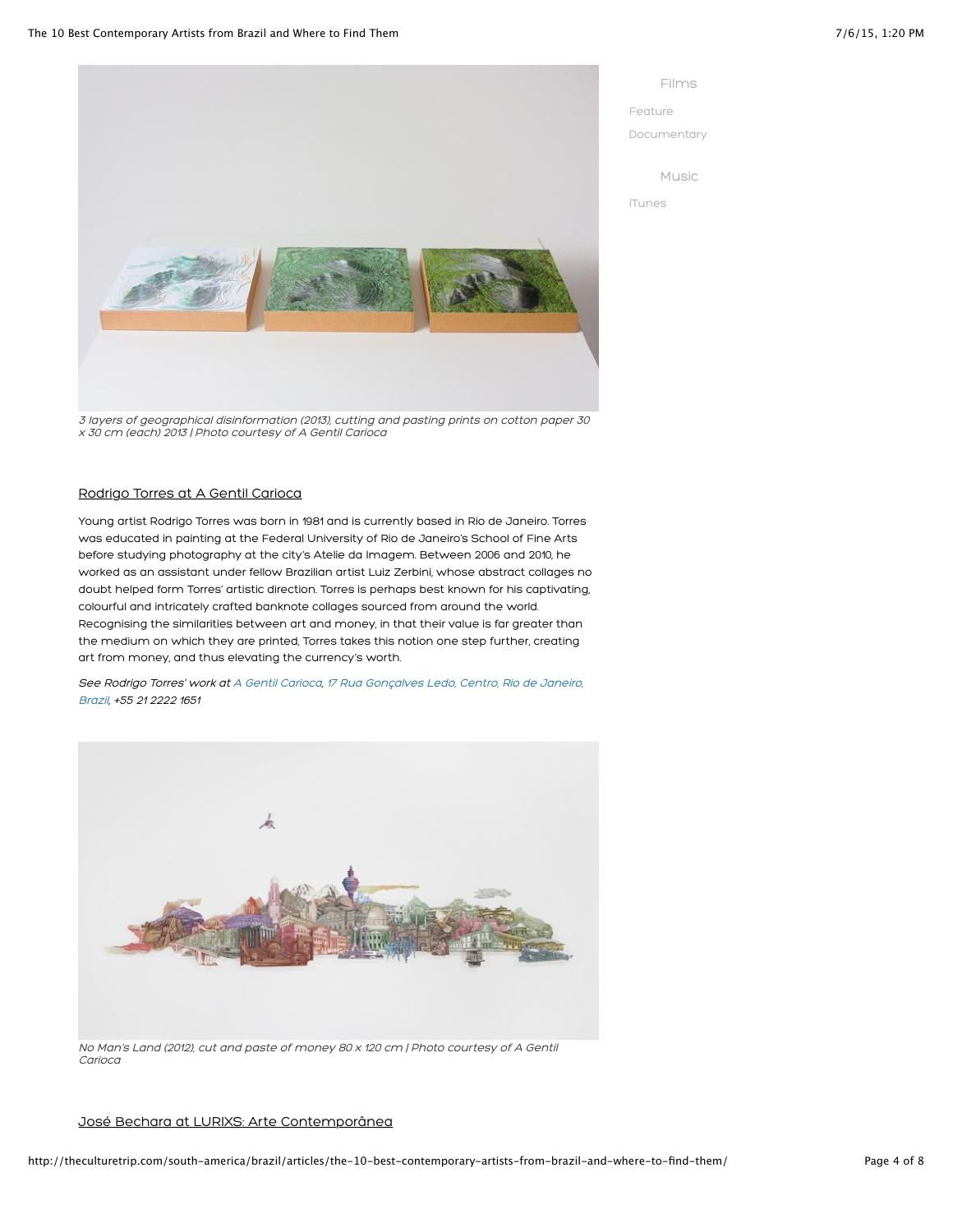Rio de Janeiro-born and bred multidisciplinary artist José Bechara, whose innovative and eclectic body of work spans drawing, painting, sculpture, and installation, was educated locally at the esteemed Escola de Artes Visuais do Parque Lage. Bechara has been exhibiting his works since 1992 and has been shown at high-profile Brazilian events and galleries including the 25th São Paulo Art Biennial and Rio's Museu de Arte Moderna. His varied use of materials and mediums includes a series of earthy toned paintings, such as Untitled (1997/8) and Campo para Dois (2013), created through layering different strands of carbon steel wool onto reclaimed tarpaulin and allowing it to rust and fuse with the canvas, and Escultura Grafica – an installation series of 3D geometric structure which Bechara started working on in 2009.

[See José Bechara's work at](https://maps.google.com/maps/ms?msid=206322101465595735753.0004f39373f7d8774c36a&msa=0&ll=-21.779905,-34.980469&spn=43.177421,86.572266&dg=feature) [LURIXS: Arte Contem](http://www.lurixs.com/galeria)[p](https://maps.google.com/maps/ms?msid=206322101465595735753.0004f39373f7d8774c36a&msa=0&ll=-21.779905,-34.980469&spn=43.177421,86.572266&dg=feature)[orânea](http://www.lurixs.com/galeria)[, 77 Rua Paulo Barreto, Botafogo,](https://maps.google.com/maps/ms?msid=206322101465595735753.0004f39373f7d8774c36a&msa=0&ll=-21.779905,-34.980469&spn=43.177421,86.572266&dg=feature) Rio de Janeiro, Brazil, +55 21 2541 4935

#### Fernanda Quinderé at Anita Schwartz Galeria de Arte

Fernanda Quinderé was born in 1979 in the capital Brasilia before she and her family relocated to Rio de Janeiro. She later attended the Escola de Artes Visuais do Parque Lage, before taking painting classes at Estácio de Sá, and received her first exhibition in 2004 at Galerie Debret in the Brazilian Embassy Cultural Centre in Paris, France. Quinderé was a nominee at the 2013 PIPA Prize awards, which recognises contemporary talents in the Brazilian art circuit and, in her earlier body of work, was known for creating large, Op Artinfluenced paintings comprised of tiny squares of gradually grading colours leading towards a focal point of light. In her more recent work, Quinderé has employed digital technology to create her trademark monochrome squares, which she prints on cotton or photographic paper to equally stunning visual effect.

[See Fernanda Quinderé's work at](https://maps.google.com/maps/ms?msid=206322101465595735753.0004f39373f7d8774c36a&msa=0&ll=-21.779905,-34.980469&spn=43.177421,86.572266&dg=feature) [Anita Schwartz Galeria de Art](http://www.anitaschwartz.com.br/)[e, 30 Rua José Roberto](https://maps.google.com/maps/ms?msid=206322101465595735753.0004f39373f7d8774c36a&msa=0&ll=-21.779905,-34.980469&spn=43.177421,86.572266&dg=feature) Macedo Soares, Gávea, Rio de Janeiro, Brazil, +55 21 2540 6446

#### Gonçalo Ivo at Dotart Galeria de Art

The often vibrant, sometimes monochromatic works of Gonçalo Ivo are a meditation in geometry and the sensation of colour. The artist, born in 1958 in Rio de Janeiro and the son of Brazilian poet, journalist and writer Lêdo Ivo, has been exhibited at galleries in his homeland and overseas such as the São Paulo Museum of Contemporary Art and the Museum of Geometric and MADI Art in Dallas, Texas, and now divides his time between his Paris home and Brazil. His paintings, characterised by brightly coloured geometric stripes and shapes such as Fuga – Acordes da Primavera (2012) and Pano da Costa (2009), are reminiscent of patchworks and mosaics. Ivo has also created a body of ethereal watercolour paintings and contemporary sculptures that stay true to his dual passions of colour and geometrical forms.

[See Gonçalo Ivo's work at](https://maps.google.com/maps/ms?msid=206322101465595735753.0004f39373f7d8774c36a&msa=0&ll=-21.779905,-34.980469&spn=43.177421,86.572266&dg=feature) [Dotart Galeria de Art](http://www.dotart.com.br/)[e, 911 Rua Bernado Guimarães, Funcionários,](https://maps.google.com/maps/ms?msid=206322101465595735753.0004f39373f7d8774c36a&msa=0&ll=-21.779905,-34.980469&spn=43.177421,86.572266&dg=feature) Belo Horizonte, Brazil, +55 31 3261 3910

#### Rodrigo Mogiz at Fábio Pena Cal Galeria de Arte

Rising star of Brazil's contemporary art world, Rodrigo Mogiz employs a combination of drawing, painting and embroidery to create enchanting, dreamlike scenes that examine notions of gender, sexuality and violence. The Belo Horizonte-based artist appropriates images of young men and women from the pages of popular magazines and sketches them on fabric, in almost electric hues, before adorning them with embroidered detailing, beads, sequins, lace and pins. The effect is a body of delicate, visually alluring work that initially draws viewers in before prompting them to look past its apparent beauty to the more pertinent underlying messages and often overtly sexualised portrayals of gender – a commentary on how audiences absorb the superficial images of popular media cultures without questioning their meaning.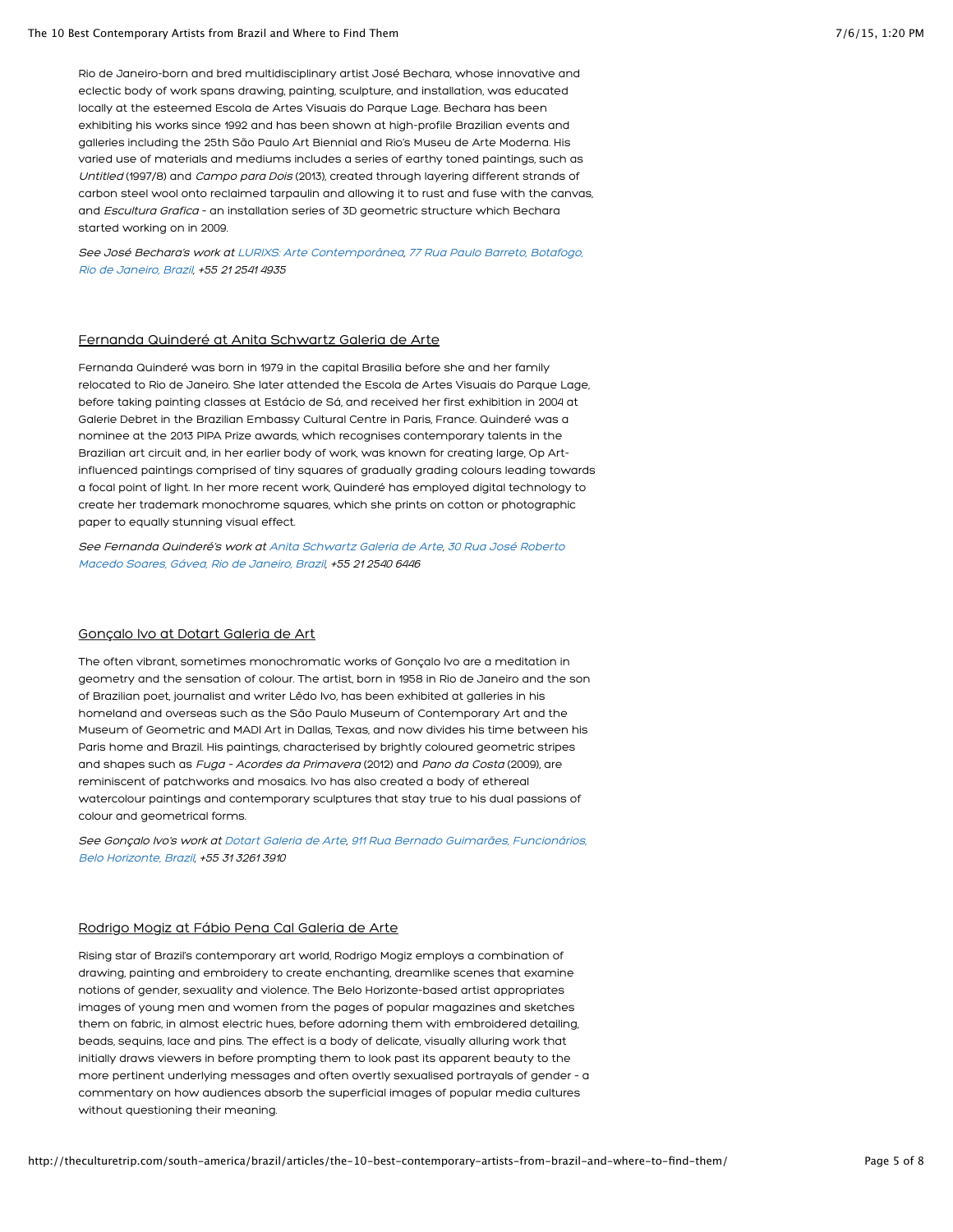[See Rodrigo Mogiz's work at](https://maps.google.com/maps/ms?msid=206322101465595735753.0004f39373f7d8774c36a&msa=0&ll=-21.779905,-34.980469&spn=43.177421,86.572266&dg=feature) [Fábio Pena Cal Galeria de Art](http://www.fabiopenacalgaleria.com.br/portal/galeria/home/index.php)[e, 479 Alameda das Espatódeas,](https://maps.google.com/maps/ms?msid=206322101465595735753.0004f39373f7d8774c36a&msa=0&ll=-21.779905,-34.980469&spn=43.177421,86.572266&dg=feature) Caminho das Árvores, Salvador, Brazil, +55 71 3272 4271

#### Ramonn Vieitez at Amparo Sessenta Galeria

Ramonn Vieitez, born in Recife in 1991, is a relative newcomer to Brazilian contemporary art, having only been exhibiting his work since 2010. Nevertheless, the young artist is already making waves in the country's art circles and abroad with two group exhibitions at New Jersey's boutique Gallery U and Rio de Janeiro's 2013 Belvedere Gallery Contemporary Art Award under his belt. A self-taught oil painter, Vieitez lists horror, the dark works of Slovakian artist Andrej Dúbravský and 1980s kids fantasy film The Neverending Story among his greatest influences. Vieitez instils in his paintings elements of fantasy, violence, love and hate and the supernatural as in The Yellow Door Killer, an urban scene examining the violent side of human nature through cultural symbols of hate.

See Ramonn Vieitez's work at [Amparo Sessenta Galeria](http://www.amparo60.com.br/)[, 92A Avenida Engenheiro Domingos](https://maps.google.com/maps/ms?msid=206322101465595735753.0004f39373f7d8774c36a&msa=0&ll=-21.779905,-34.980469&spn=43.177421,86.572266&dg=feature) Ferreira, Boa Viagem, Recife, Brazil, +55 81 3033 6060

See a map of the above galleries »

By Helen Armitage

## More Guides to the Best Contemporary Art in South America

[Uruguay | Montevideo's 10 Best Contemporary Art Galleries](http://theculturetrip.com/south-america/uruguay/articles/montevideo-s-10-best-contemporary-art-galleries-the-rise-of-uruguayan-art/) [Venezuela | Caracas' 10 Best Contemporary Art Galleries](http://theculturetrip.com/south-america/venezuela/articles/caracas-10-best-contemporary-art-galleries-the-spirit-of-venezuelan-creativity/) [Bolivia | The Best Contemporary Art Galleries in La Paz](http://theculturetrip.com/south-america/bolivia/articles/the-best-contemporary-art-galleries-in-la-paz-another-level-of-art/) [Brazil | Rio's 10 Best Art Galleries](http://theculturetrip.com/south-america/brazil/articles/rio-s-10-best-art-galleries-reinvigorating-brazil-s-cultural-sphere/) [Brazil | São Paulo's Best Contemporary Galleries](http://theculturetrip.com/south-america/brazil/articles/s-o-paulo-s-best-contemporary-galleries-the-home-of-brazilian-art-/) [Chile | The 10 Best Contemporary Art Galleries in Santiago](http://theculturetrip.com/south-america/chile/articles/best-contemporary-art-galleries-in-santiago-the-piquant-power-of-chilean-art/) [Colombia | The 10 Best Contemporary Art Galleries in Bogota](http://theculturetrip.com/south-america/colombia/articles/the-10-best-contemporary-art-galleries-in-bogota-exploring-colombia-s-creativity/) [Paraguay | Asunción's Best Contemporary Art Galleries: From Surrealism to Op-Art](http://theculturetrip.com/south-america/paraguay/articles/asunci-n-s-best-contemporary-art-galleries-from-surrealism-to-op-art/) [Peru | Mario Testino: The Peruvian Photographer Nobody Knows](http://theculturetrip.com/south-america/peru/articles/mario-testino-the-peruvian-photographer-nobody-knows/) [Colombia | The Best of Latin American Art: Colombia's Touring Exhibitions](http://theculturetrip.com/south-america/colombia/articles/the-best-of-latin-american-art-colombia-s-touring-exhibitions/)

Share

Subscribe to our email newsletter subscribe subscribe

Related Articles